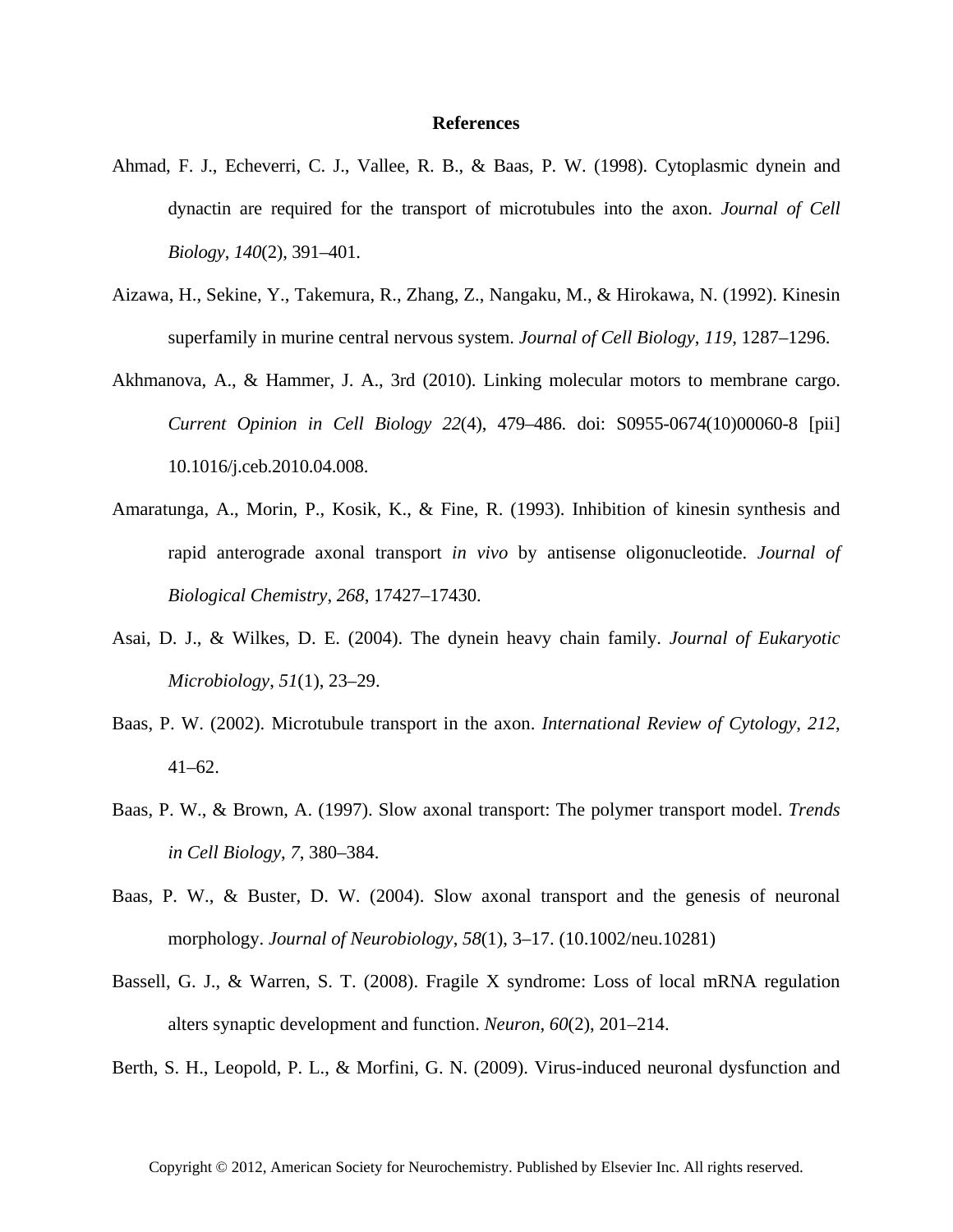degeneration. *Frontiers in Bioscience*, *14*, 5239–5259.

- Bradke, F., & Dotti, C. G. (2000). Establishment of neuronal polarity: Lessons from cultured hippocampal neurons. *Current Opinion in Neurobiology*, *10*(5), 574–581.
- Brady, S., & Morfini, G. (2010). A perspective on neuronal cell death signaling and neurodegeneration. *Molecular Neurobiology*, *42*(1), 25–31.
- Brady, S. (1985). Axonal transport methods and applications. In A. Boulton & G. Baker (Eds.), Neuromethods, General Neurochemical Techniques (Vol. 1, pp. 419–476). Clifton, NJ: Humana Press.
- Brady, S. T. (1985). A novel brain ATPase with properties expected for the fast axonal transport motor. *Nature*, *317*, 73–75.
- Brady, S. T. (1991). Molecular motors in the nervous system. *Neuron*, *7*, 521–533.
- Brady, S. T. (1993). Axonal dynamics and regeneration. In A. Gorio (Ed.), *Neuroregeneration* (pp. 7–36). New York, NY: Raven.
- Brady, S. T. (2000). Neurofilaments run sprints not marathons. *Nature Cell Biology*, *2*(3), E43– E45.
- Brady, S. T., Lasek, R. J., & Allen, R. D. (1982). Fast axonal transport in extruded axoplasm from squid giant axon. Science, *218*, 1129–1131.
- Brady, S. T., Lasek, R. J., & Allen, R. D. (1983). Fast axonal transport in extruded axoplasm from squid giant axon. *Cell Mot., 3 (Video Supplement).*
- Brady, S. T., Lasek, R. J., & Allen, R. D. (1985). Video microscopy of fast axonal transport in isolated axoplasm: A new model for study of molecular mechanisms. *Cell Motility*, *5*, 81–101.
- Brady, S. T., & Sperry, A. O. (1995). Biochemical and functional diversity of microtubule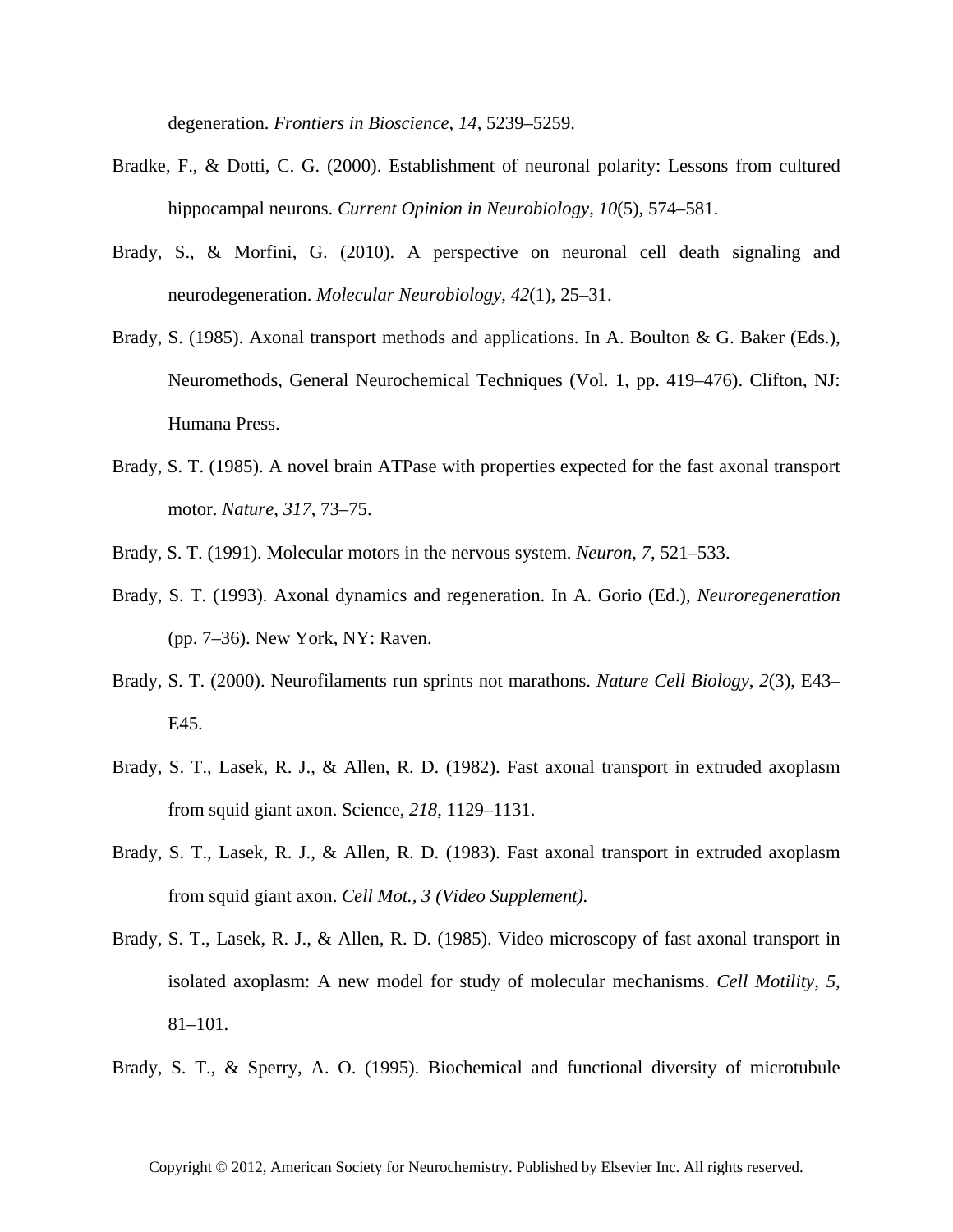motors in the nervous system. [Review]. *Current Opinion in Neurobiology*, *5*, 551–558.

- Bridgman, P. C. (2009). Myosin motor proteins in the cell biology of axons and other neuronal compartments. *Results & Problems in Cell Differentiation*, *48*, 91–105.
- Brill, L. B., 2nd, & Pfister, K. K. (2000). Biochemical and molecular analysis of the mammalian cytoplasmic dynein intermediate chain. *Methods*, *22*(4), 307–316.
- Brown, A. (2003). Live–cell imaging of slow axonal transport in cultured neurons. *Methods in Cell Biology*, *71*, 305–323.
- Brown, J. R., Stafford, P., & Langford, G. M. (2004). Short-range axonal/dendritic transport by myosin-V: A model for vesicle delivery to the synapse. *Journal of Neurobiology*, *58*(2), 175–188.
- Brown, M. E., & Bridgman, P. C. (2004). Myosin function in nervous and sensory systems. *Journal of Neurobiology*, *58*(1), 118–130.
- Court, F. A., Hendriks, W. T., Macgillavry, H. D., Alvarez, J., & van Minnen, J. (2008). Schwann cell to axon transfer of ribosomes: toward a novel understanding of the role of glia in the nervous system. *Journal of Neuroscience*, *28*(43), 11024–11029.
- Cyr, J. L., Pfister, K. K., Bloom, G. S., Slaughter, C. A., & Brady, S. T. (1991). Molecular genetics of kinesin light chains: Generation of isoforms by alternative splicing. *Proceedings of the National Academy of Science of the United States of America*, *88*, 10114–10118.
- de Waegh, S. M., Lee, V. M.-Y., & Brady, S. T. (1992). Local modulation of neurofilament phosphorylation, axonal caliber, and slow axonal transport by myelinating schwann cells. *Cell*, *68*, 451–463.

Deboer, S. R., You, Y., Szodorai, A., Kaminska, A., Pigino, G., Nwabuisi, E., et al. (2008).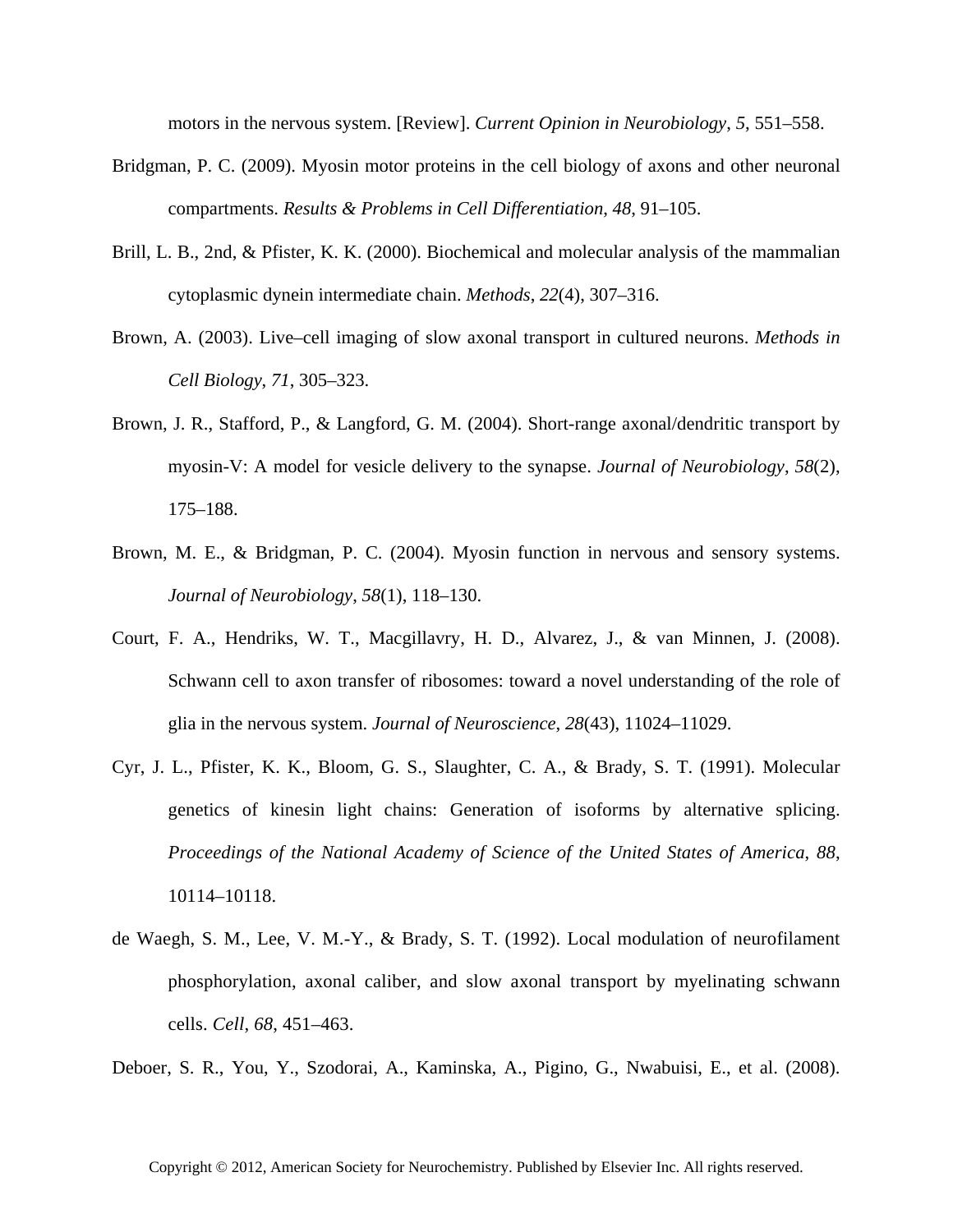Conventional kinesin holoenzymes are composed of heavy and light chain homodimers. *Biochemistry*, *47*, 4535–4543.

- Dillman, J. F., Dabney, L. P., Karki, S., Paschal, B. M., Holzbaur, E. L., & Pfister, K. K. (1996). Functional analysis of dynactin and cytoplasmic dynein in slow axonal transport. *Journal of Neuroscience*, *16*, 6742–6752.
- Droz, B., & Leblond, C. P. (1962). Migration of proteins along the axons of the sciatic nerve. *Science*, *137*, 1047–1048.
- Dupuis, L., Fergani, A., Braunstein, K. E., Eschbach, J., Holl, N., Rene, F., et al. (2009). Mice with a mutation in the dynein heavy chain 1 gene display sensory neuropathy but lack motor neuron disease. *Experimental Neurology*, *215*(1), 146–152.
- Elluru, R., Bloom, G. S., & Brady, S. T. (1995). Fast axonal transport of kinesin in the rat visual system: functionality of the kinesin heavy chain isoforms. *Molecular Biology of the Cell*, *6*, 21–40.
- Farrer, M. J., Hulihan, M. M., Kachergus, J. M., Dachsel, J. C., Stoessl, A. J., Grantier, L. L., et al. (2009). DCTN1 mutations in Perry syndrome. *Nature Genetics*, *41*(2), 163–165.
- Francis, F., Roy, S., Brady, S. T., & Black, M. M. (2005). Transport of neurofilaments in growing axons requires microtubules but not actin filaments. *Journal of Neuroscience Research*, *79*(4), 442–450.
- Garner, J. A., & Lasek, R. J. (1981). Clathrin is axonally transported as part of slow component b: The microfilament complex. *Journal of Cell Biology*, *88*, 172–178.
- Glanzer, J. G., & Eberwine, J. H. (2003). Mechanisms of translational control in dendrites. *Neurobiology of Aging*, *24*(8), 1105–1111.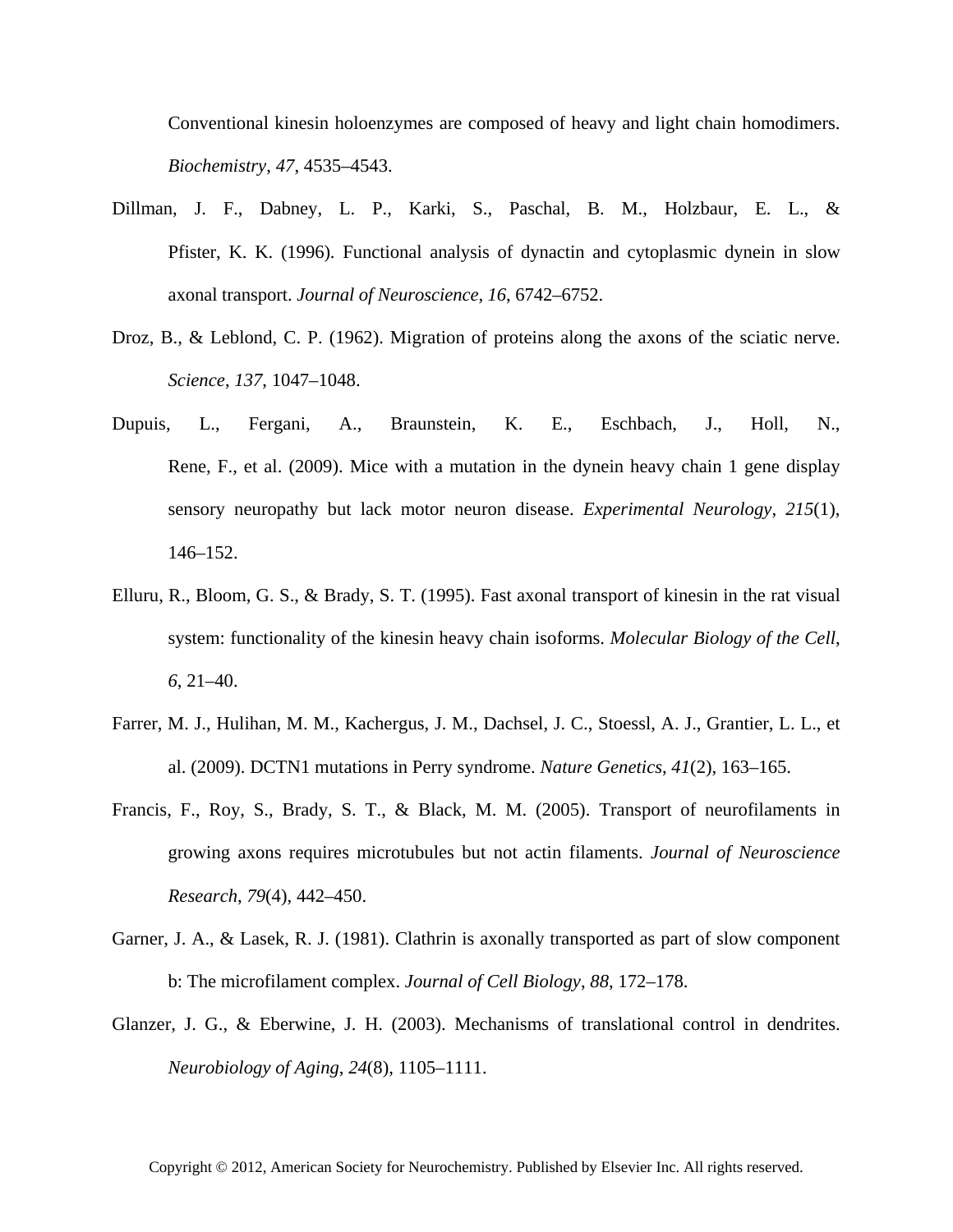- Grafstein, B., & Forman, D. S. (1980). Intracellular transport in neurons. *Physiological Reviews*, *60*, 1167–1283.
- Greengard, P., Benfenati, F., & Valtorta, F. (1994). Synapsin I, an actin-binding protein regulating synaptic vesicle traffic in the nerve terminal. *Advances in Second Messenger and Phosphoprotein Research*, *29*, 31–45.
- Griffin, J. W., George, E. B., Hsieh, S., & Glass, J. D. (1995). Axonal degeneration and disorders of the axonal cytoskeleton. In S. G. Waxman, J. D. Kocsis & P. K. Stys (Eds.), *The axon: Structure, function and pathophysiology* (pp. 375–390). New York: Oxford University Press.
- Hammerschlag, R., Stone, G. C., Bolen, F. A., Lindsey, J. D., & Ellisman, M. H. (1982). Evidence that all newly synthesized proteins destined for fast axonal transport pass through the Golgi apparatus. *Journal of Cell Biology*, *93*, 568–575.
- Hirokawa, N. (1998). Kinesin and dynein superfamily proteins and the mechanism of organelle transport. *Science*, *279*, 519–526.
- Hirokawa, N., Noda, Y., Tanaka, Y., & Niwa, S. (2009). Kinesin superfamily motor proteins and intracellular transport. *Nature Reviews Molecular and Cell Biology*, *10*(10), 682–696.
- Hirokawa, N., Pfister, K. K., Yorifuji, H., Wagner, M. C., Brady, S. T., & Bloom, G. S. (1989). Submolecular domains of bovine brain kinesin identified by electron microscopy and monoclonal antibody decoration. *Cell*, *56*, 867–878.
- Horton, A. C., & Ehlers, M. D. (2004). Secretory trafficking in neuronal dendrites. *Nature of Cell Biology*, *6*(7), 585–591.

Kalhammer, G., & Bahler, M. (2000). Unconventional myosins. *Essays in Biochemistry*, *35*, 33–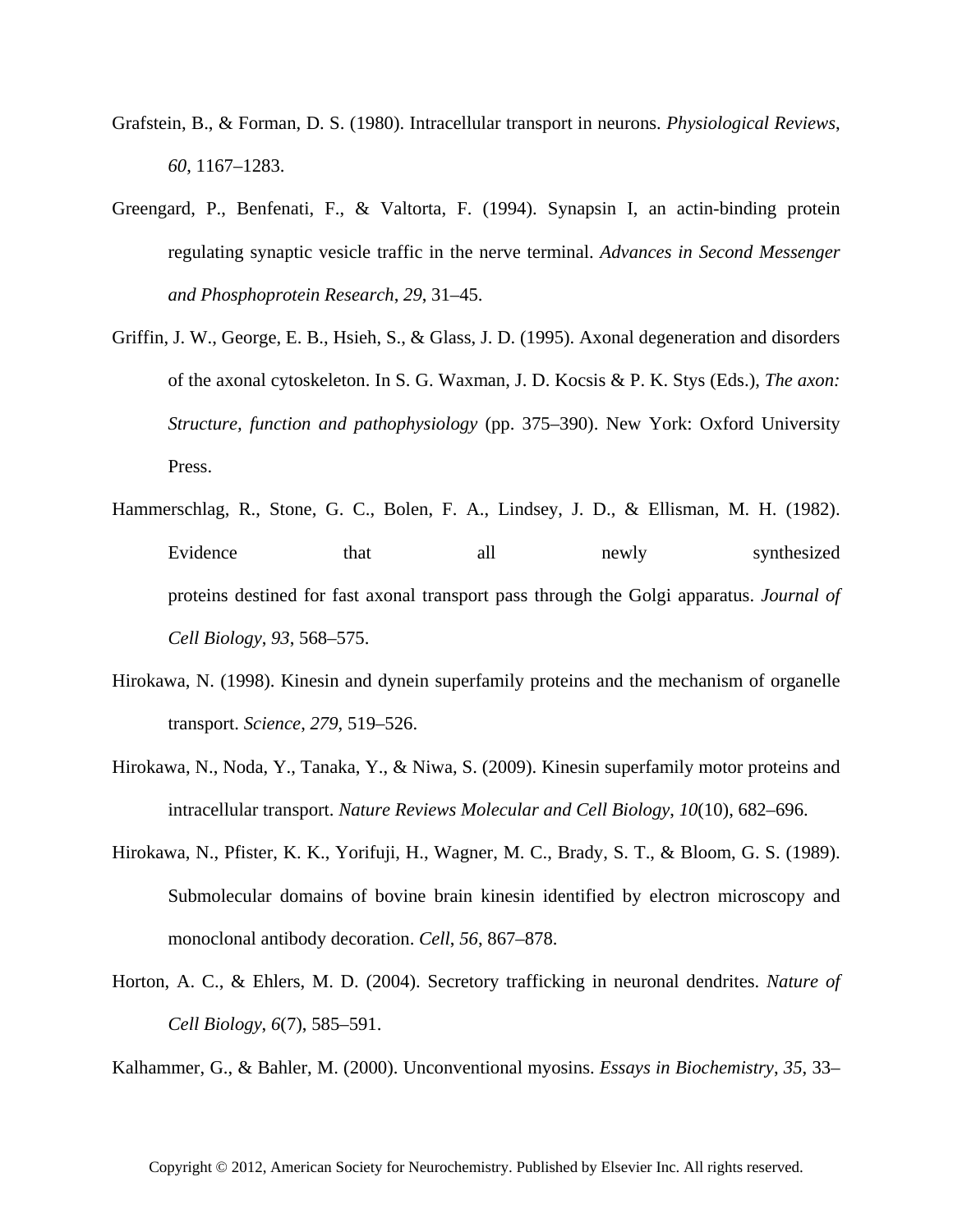- Kalwy, S. A., & Smith, R. (1994). Mechanisms of myelin basic protein and proteolipid protein targeting in oligodendrocytes (review). *Molecular Membrane Biology*, *11*, 67–78.
- Kristensson, K. (1987). Retrograde transport of macromolecules in axons. *Annual Review of Pharmacology and. Toxicology*, *18*, 97–110.
- Laird, F. M., Farah, M. H., Ackerley, S., Hoke, A., Maragakis, N., Rothstein, J. D., et al. (2008). Motor neuron disease occurring in a mutant dynactin mouse model is characterized by defects in vesicular trafficking. *Journal of Neuroscience*, *28*(9), 1997–2005.
- Lapointe, N. E., Morfini, G., Pigino, G., Gaisina, I. N., Kozikowski, A. P., Binder, L. I., et al. (2009). The amino terminus of tau inhibits kinesin-dependent axonal transport: Implications for filament toxicity. *Journal of Neuroscience Research*, *87*(2), 440–451.
- Lasek, R. J., & Brady, S. T. (1982). The Structural Hypothesis of axonal transport: Two classes of moving elements. In D. G. Weiss (Ed.), *Axoplasmic Transport* (pp. 397–405). Berlin: Springer-Verlag.
- Lasek, R. J., & Brady, S. T. (1984). Adenylyl imidodiphosphate (AMPPNP), a nonhydrolyzable analogue of ATP, produces a stable intermediate in the motility cycle of fast axonal transport. *Biological Bulletin*, *167*, 503
- Lawrence, C. J., Dawe, R. K., Christie, K. R., Cleveland, D. W., Dawson, S. C., Endow, S. A., et al. (2004). A standardized kinesin nomenclature. *Journal of Cell Biology*, *167*(1), 19–22.
- Lazarov, O., Morfini, G. A., Lee, E. B., Farah, M. H., Szodorai, A., DeBoer, S. R., et al. (2005). Axonal transport, amyloid precursor protein, kinesin-1, and the processing apparatus: revisited. *Journal of Neuroscience*, *25*, 2386–2395.

Leopold, P. L., McDowall, A. W., Pfister, K. K., Bloom, G. S., & Brady, S. T. (1992).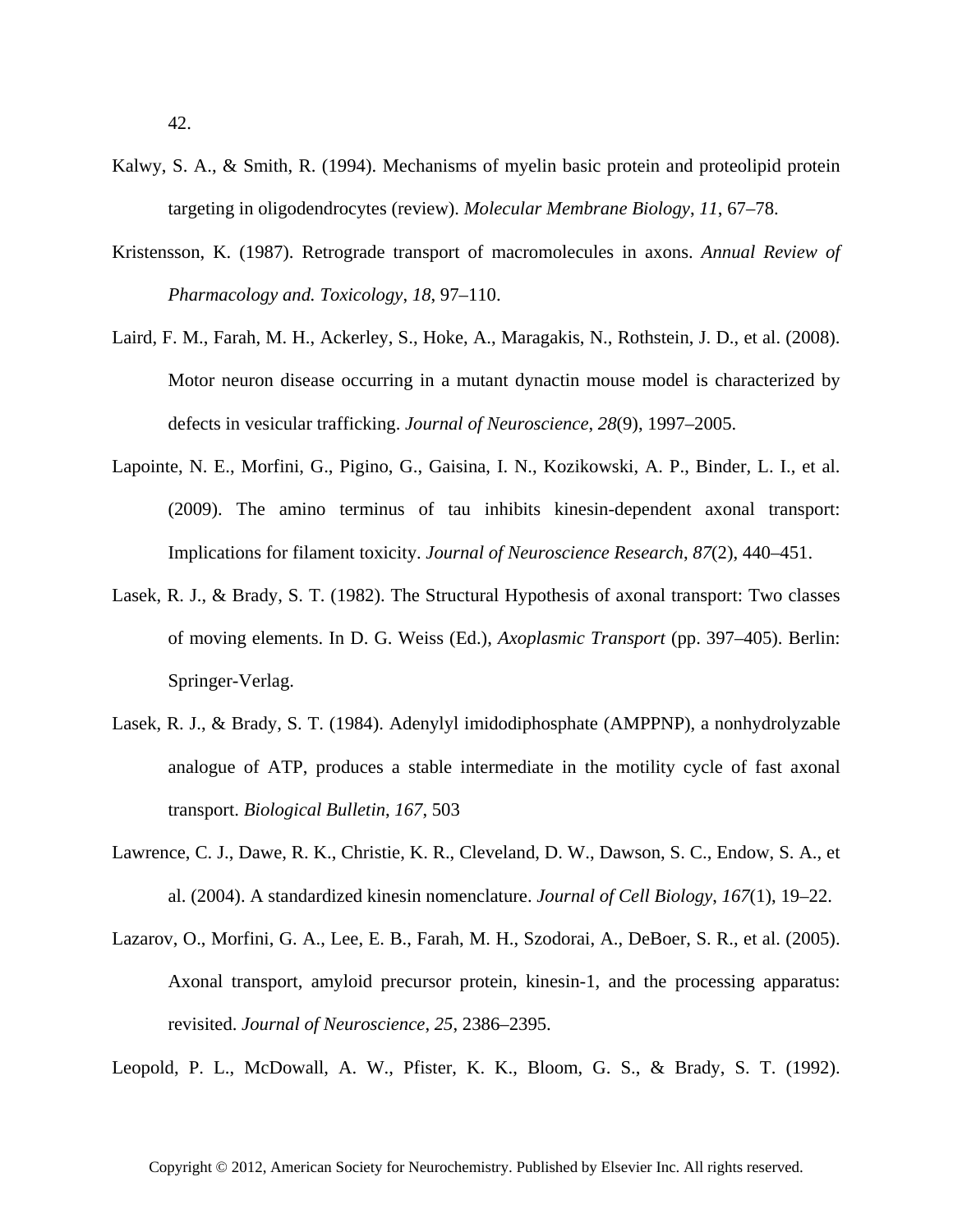Association of kinesin with characterized membrane-bounded organelles. *Cell Motility and the Cytoskeleton*, *23*, 19–33.

- Libby, R. T., & Steel, K. P. (2000). The roles of unconventional myosins in hearing and deafness. *Essays in Biochemistry*, *35*, 159–174.
- Lin, A. C., & Holt, C. E. (2008). Function and regulation of local axonal translation. *Current Opinion in Neurobiology*, *18*(1), 60–68.
- Martin, K. C., & Zukin, R. S. (2006). RNA trafficking and local protein synthesis in dendrites: an overview. *Journal of Neuroscience*, *26*(27), 7131–7134.
- Maxfield, F. R., & McGraw, T. E. (2004). Endocytic recycling. *Nature Reviews Molecular and Cell Biology*, *5*(2), 121–132.
- McGuinness, T. L., Brady, S. T., Gruner, J., Sugimori, M., Llinas, R., & Greengard, P. (1989). Phosphorylation-dependent inhibition by synapsin I of organelle movement in squid axoplasm. *Journal of Neuroscience*, *9*, 4138–4149.
- Miki, H., Setou, M., & Hirokawa, N. (2003). Kinesin superfamily proteins (KIFs) in the mouse transcriptome. *Genome Research*, *13*(6B), 1455–1465.
- Morfini, G., Pigino, G., Opalach, K., Serulle, Y., Moreira, J. E., Sugimori, M., et al. (2007). 1- Methyl-4-phenylpyridinium affects fast axonal transport by activation of caspase and protein kinase C. *Proceedings of the National Academy of Science of the United States of America*, *104*(7), 2442–2447.
- Morfini, G., Szebenyi, G., Brown, H., Pant, H. C., Pigino, G., DeBoer, S., et al. (2004). A novel CDK5-dependent pathway for regulating GSK3 activity and kinesin-driven motility in neurons. *EMBO Journal*, *23*, 2235–2245.

Morfini, G., Szebenyi, G., Elluru, R., Ratner, N., & Brady, S. T. (2002). Glycogen synthase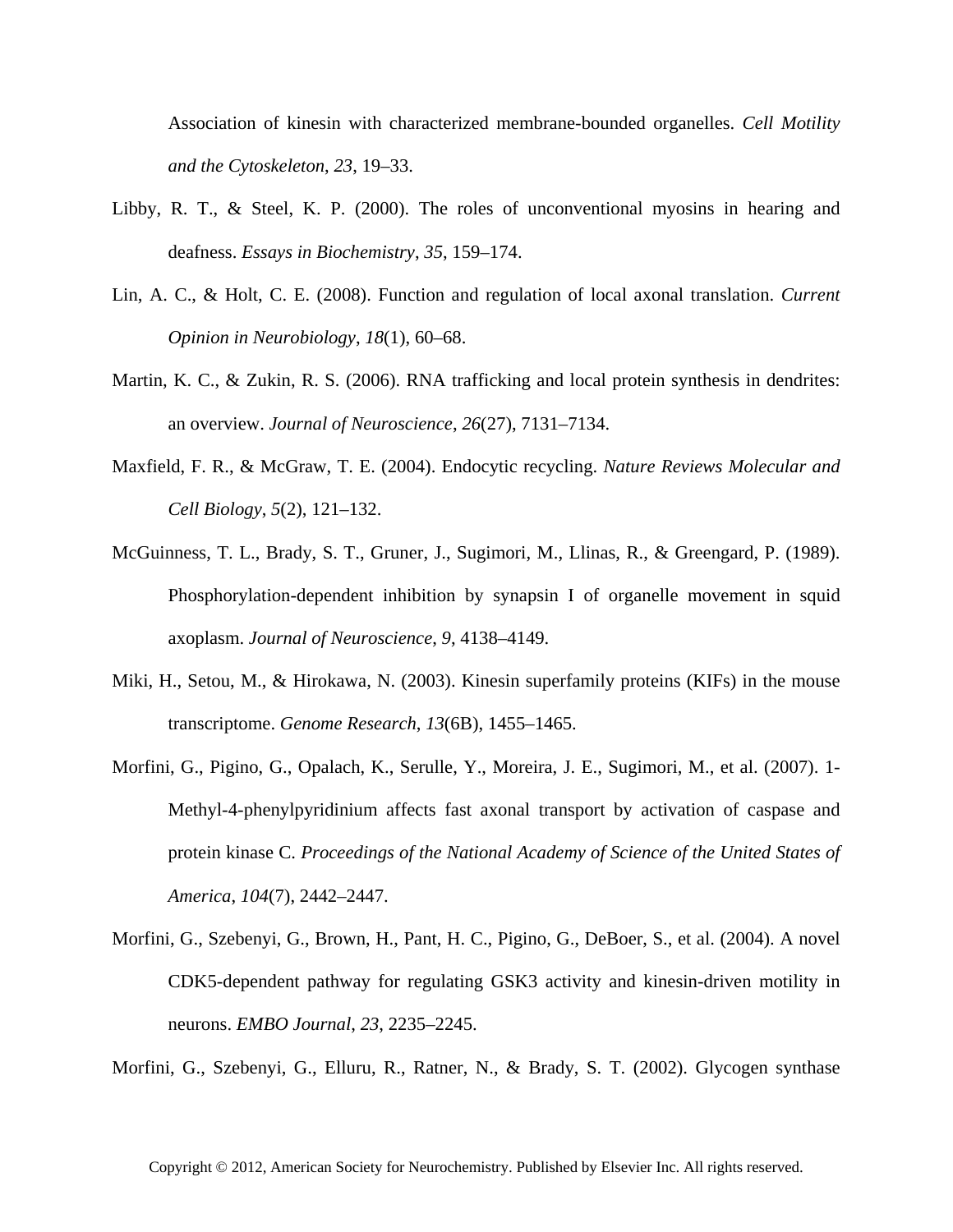kinase 3 phosphorylates kinesin light chains and negatively regulates kinesin-based motility. *EMBO Journal*, *23*, 281–293.

- Morfini, G., Szebenyi, G., Richards, B., & Brady, S. T. (2001). Regulation of kinesin: implications for neuronal development. *Developmental Neuroscience*, *23*, 364–376.
- Morfini, G. A., Burns, M., Binder, L. I., Kanaan, N. M., LaPointe, N., Bosco, D. A., et al. (2009). Axonal transport defects in neurodegenerative diseases. *Journal of Neuroscience*, *29*(41), 12776–12786.
- Morfini, G. A., You, Y. M., Pollema, S. L., Kaminska, A., Liu, K., Yoshioka, K., et al. (2009). Pathogenic huntingtin inhibits fast axonal transport by activating JNK3 and phosphorylating kinesin. *Nature Neuroscience*, *12*(7), 864–871.
- Oblinger, M. M., Brady, S. T., McQuarrie, I. G., & Lasek, R. (1987). Cytotypic differences in the protein composition of the axonally transported cytoskeleton in mammalian neurons. *Journal of Neuroscience*, *7*, 453–462.
- Paschal, B. M., Shpetner, H. S., & Vallee, R. B. (1987). MAP1C is a microtubule-activated ATPase which translocates microtubules *in vitro* and has dynein-like properties. *Journal of Cell Biology*, *105*, 1273–1282.
- Pfister, K. K., Wagner, M. C., Stenoien, D., Bloom, G. S., & Brady, S. T. (1989). Monoclonal antibodies to kinesin heavy and light chains stain vesicle-like structures, but not microtubules, in cultured cells. *Journal of Cell Biology*, *108*, 1453–1463.
- Pigino, G., Morfini, G., Atagi, Y., Deshpande, A., Yu, C., Jungbauer, L., et al. (2009). Disruption of fast axonal transport is a pathogenic mechanism for intraneuronal amyloid beta. *Proceedings of the National Academy of Science of the United States of America*, *106*(14), 5907–5912.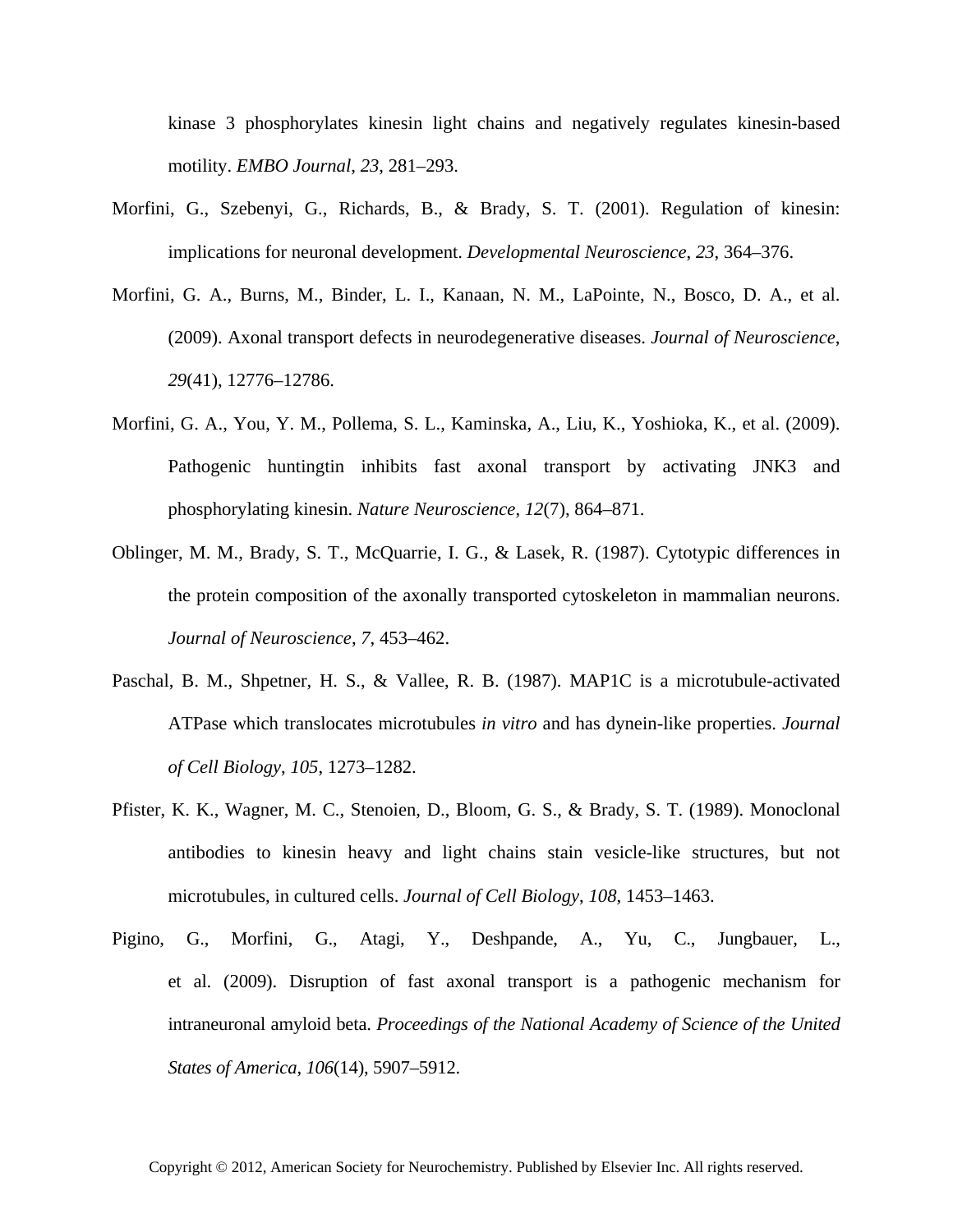- Roots, B. (1983). Neurofilament accumulation induced in synapses by leupeptin. *Science*, *221*, 971–972.
- Roy, S., Winton, M. J., Black, M. M., Trojanowski, J. Q., & Lee, V. M. (2007). Rapid and intermittent cotransport of slow component-b proteins. *Journal of Neuroscience*, *27*(12), 3131–3138.
- Roy, S., Winton, M. J., Black, M. M., Trojanowski, J. Q., & Lee, V. M. (2008). Cytoskeletal requirements in axonal transport of slow component-b. *Journal of Neuroscience*, *28*(20), 5248–5256.
- Roy, S., Zhang, B., Lee, V. M., & Trojanowski, J. Q. (2005). Axonal transport defects: a common theme in neurodegenerative diseases. *Acta Neuropathologica (Berl)*, *109*(1), 5– 13.
- Sahenk, Z., & Lasek, R. J. (1988). Inhibition of proteolysis blocks anterograde-retrograde conversion of axonally transported vesicles. *Brain Research*, *460*, 199–203.
- Sampo, B., Kaech, S., Kunz, S., & Banker, G. (2003). Two distinct mechanisms target membrane proteins to the axonal surface. *Neuron*, *37*(4), 611–624.
- Scholey, J. M. (2003). Intraflagellar transport. *Annual Review of Cell and Developmental Biology*, *19*, 423–443.
- Schroer, T. A. (2004). Dynactin. *Annual Review of Cell and Developmental Biology*, *20*, 759– 779.
- Schroer, T. A., Brady, S. T., & Kelly, R. (1985). Fast axonal transport of foreign vesicles in squid axoplasm. *Journal of Cell Biology*, *101*, 568–572.
- Smith, R. S. (1980). The short term accumulation of axonally transported organelles in the region of localized lesions of single myelinated axons. *Journal Neurocytology*, *9*, 39–65.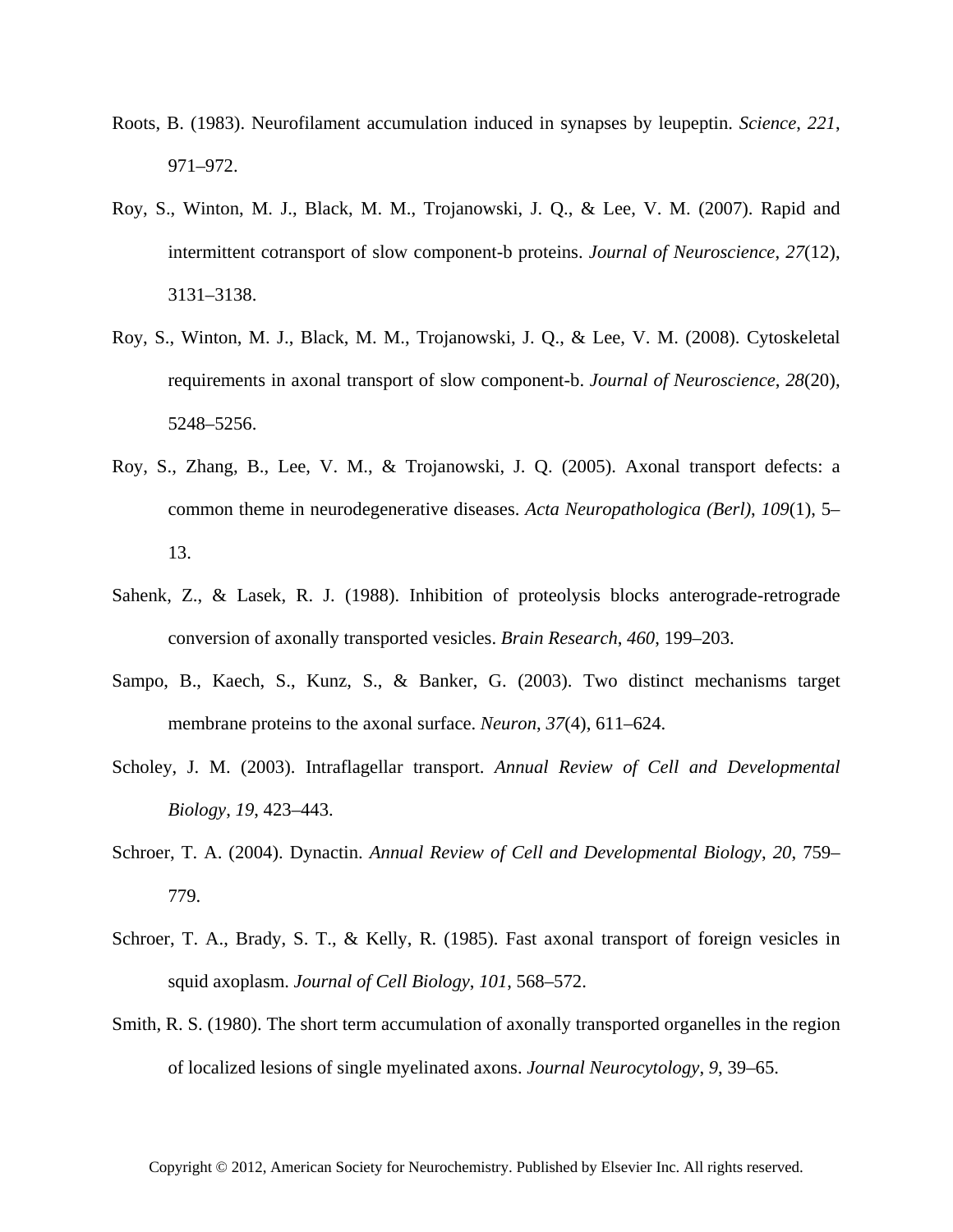- Smith, R. S., & Snyder, R. E. (1991). Reversal of rapid axonal transport at a lesion: leupeptin inhibits reversed protein transport, but does not inhibit reversed organelle transport. *Brain Research*, *552*(2), 215–227.
- tenoien, D. S., & Brady, S. T. (1997). Immunochemical analysis of kinesin light chain function. *Molecular Biology of the Cell*, *8*, 675–689.
- Steward, O. (1995). Targeting of mRNAs to subsynaptic microdomains in dendrites. [Review]. *Current Opinion in Neurobiology*, *5*, 55–61.
- Steward, O., & Schuman, E. M. (2003). Compartmentalized synthesis and degradation of proteins in neurons. *Neuron*, *40*(2), 347–359.
- Susalka, S. J., & Pfister, K. K. (2000). Cytoplasmic dynein subunit heterogeneity: implications for axonal transport. *Journal of Neurocytology*, *29*(11–12), 819–829.
- Szodorai, A., Kuan, Y. H., Hunzelmann, S., Engel, U., Sakane, A., Sasaki, T., et al. (2009). APP anterograde transport requires Rab3A GTPase activity for assembly of the transport vesicle. *Journal of Neuroscience*, *29*(46), 14534–14544.
- Tsai, M.-Y., Morfini, G., Szebenyi, G., & Brady, S. T. (2000). Release of kinesin from vesicles by hsc70 and regulation of fast axonal transport. *Molecular Biology of the Cell*, *11*, 2161–2173.
- Tsukita, S., & Ishikawa, H. (1980). The movement of membranous organelles in axons. Electron microscopic identification of anterogradely and retrogradely transported organelles. *Journal of Cell Biology*, *84*, 513–530.
- Tytell, M., Black, M. M., Garner, J. A., & Lasek, R. J. (1981). Axonal transport: Each of the major rate components consist of distinct macromolecular complexes. *Science*, *214*, 179– 181.